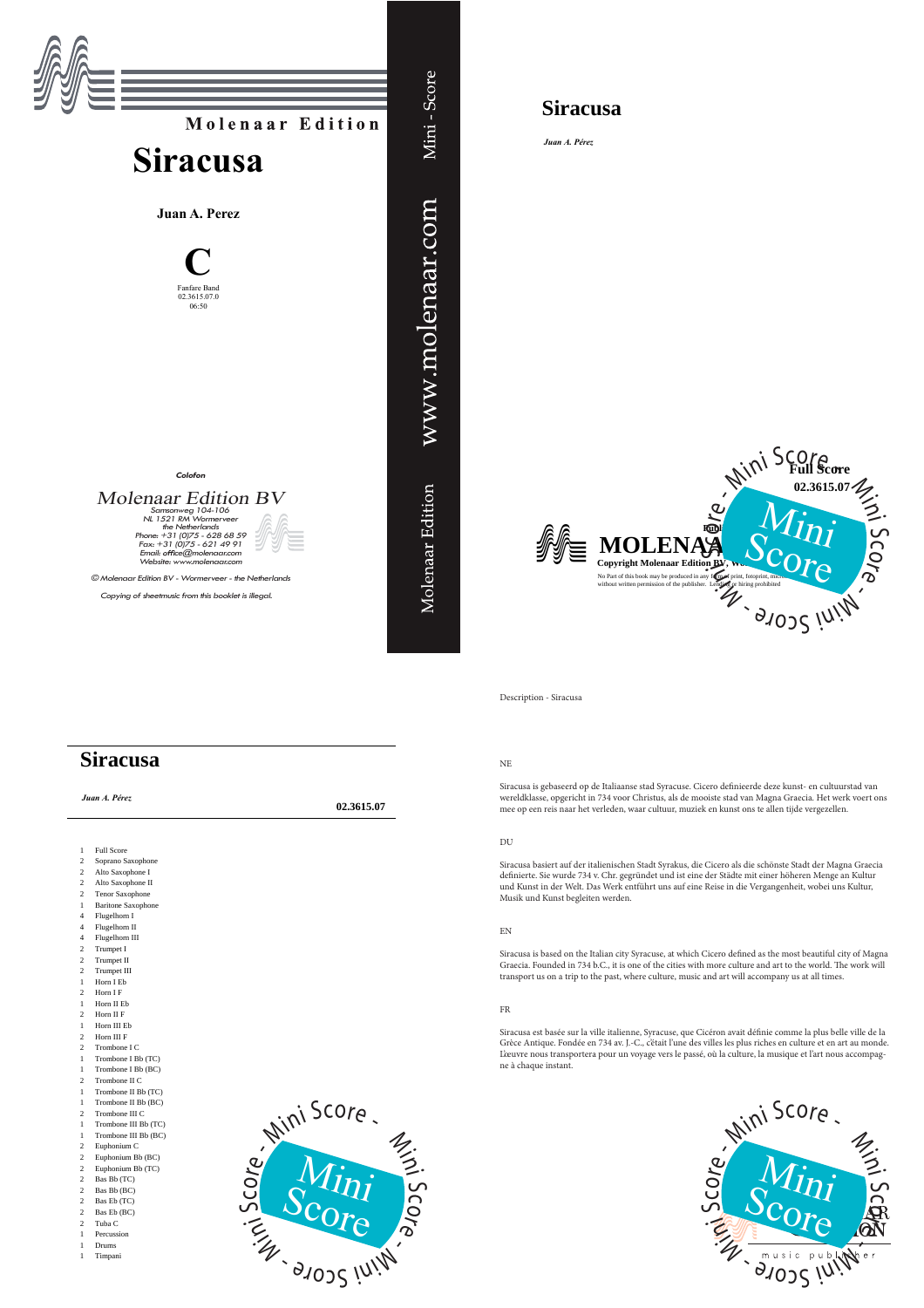

 $1500/6$ 

You can listen to the complete recording by scanning the QR code





|               | A<br>Allegro moderato (= = 120) |                                                 |                          |          |                                            |             |
|---------------|---------------------------------|-------------------------------------------------|--------------------------|----------|--------------------------------------------|-------------|
| Sop. Sax.     |                                 |                                                 |                          |          |                                            |             |
| 1st Alto Sax. |                                 |                                                 |                          |          |                                            |             |
| 2nd Alto Sax. |                                 |                                                 |                          |          |                                            |             |
|               |                                 |                                                 |                          |          |                                            |             |
| Ten. Sax.     |                                 |                                                 |                          |          |                                            |             |
| Bari, Sax.    |                                 |                                                 |                          |          |                                            |             |
| 1st Flug.     |                                 |                                                 |                          |          |                                            |             |
|               |                                 |                                                 |                          |          |                                            |             |
| 2nd Flug.     |                                 |                                                 |                          |          |                                            |             |
| 3rd Flug.     |                                 |                                                 |                          |          |                                            |             |
| 1st Hn.       |                                 | 历才<br>$\rightarrow$ $\rightarrow$ $\rightarrow$ | カホトトト                    | ארא אנלג | カルト・トーリー カリー                               |             |
| 2nd Hn.       | ۰                               |                                                 |                          | البارار  |                                            | ÷<br>الرابا |
| 3rd Hn.       | é                               |                                                 |                          | के       | mг                                         | mм          |
| 1st Tpt.      |                                 |                                                 |                          |          |                                            |             |
|               |                                 |                                                 | wf                       |          |                                            |             |
| 2nd Tpt.      |                                 |                                                 |                          |          |                                            |             |
| 3rd Tpt.      |                                 |                                                 |                          |          |                                            |             |
| 1st Thu.      |                                 | $\Gamma$ , $\Gamma$ , $\Gamma$                  | $\overline{\phantom{a}}$ |          |                                            |             |
| 2nd The       |                                 |                                                 |                          |          | Ã                                          |             |
| 3rd Thn       |                                 |                                                 |                          |          |                                            |             |
| Euph.         |                                 |                                                 |                          |          |                                            |             |
| Tba.          |                                 |                                                 |                          |          | Mini                                       |             |
| Perc.         | Ħ                               |                                                 |                          |          |                                            |             |
| Dr.           | <u>ang pa</u><br>Œ              |                                                 |                          |          |                                            |             |
|               | af Snare Drum                   |                                                 |                          | 气气       |                                            |             |
| Time          |                                 |                                                 |                          |          | $\overline{\overline{\partial_{10}}^{20}}$ |             |
|               |                                 |                                                 |                          |          |                                            |             |

|                                                                                                                                                                                                                     |    |                             |   | Siracusa |      |                   |              |
|---------------------------------------------------------------------------------------------------------------------------------------------------------------------------------------------------------------------|----|-----------------------------|---|----------|------|-------------------|--------------|
|                                                                                                                                                                                                                     |    | Andante espressivo (= = 66) |   |          |      | poco rit.         | Juan A.Pérez |
| oprano Saxophone in B                                                                                                                                                                                               |    |                             |   |          |      |                   |              |
| 1st Alto Saxophone in E-                                                                                                                                                                                            |    |                             |   |          |      |                   |              |
| 2nd Alto Saxophone in ${\rm E}\flat$                                                                                                                                                                                |    |                             |   |          |      |                   |              |
| Saxophone in B-<br>Tenor                                                                                                                                                                                            |    |                             | ≖ |          |      |                   |              |
| ne Saxophone in E-<br>Barito                                                                                                                                                                                        |    |                             |   |          |      |                   |              |
| 1st Flugelhorn in B-                                                                                                                                                                                                |    |                             |   |          |      |                   |              |
| 2nd Flugelhorn in Bi                                                                                                                                                                                                |    |                             |   |          |      |                   |              |
| 3rd Flugelhorn in Bi                                                                                                                                                                                                |    |                             |   |          |      |                   |              |
| 1st Horn in F                                                                                                                                                                                                       | t, |                             |   |          |      |                   |              |
| 2nd Horn in F                                                                                                                                                                                                       |    |                             |   |          |      |                   |              |
| 3rd Horn in F                                                                                                                                                                                                       |    |                             |   |          |      |                   |              |
| 1st Trumpet in Bi-                                                                                                                                                                                                  |    |                             |   |          |      |                   |              |
| 2nd Trumpet in B-                                                                                                                                                                                                   |    |                             |   |          |      |                   |              |
| 3rd Trumpet in B-                                                                                                                                                                                                   |    |                             |   |          |      |                   |              |
| 1st Trombone in C                                                                                                                                                                                                   |    |                             |   |          |      |                   |              |
| 2nd Trombone in C                                                                                                                                                                                                   |    |                             |   |          |      | C0 <i>r</i> م     |              |
| 3rd Trombone in C                                                                                                                                                                                                   |    |                             |   |          |      |                   |              |
| Euphonium in C                                                                                                                                                                                                      |    |                             |   |          |      |                   |              |
| Tuba in C                                                                                                                                                                                                           | ナー |                             |   |          |      |                   |              |
| <b>Percussion</b><br>Bats DramCrash Cym<br>Suspended Cymhal<br>Triangle/Bar Chimes                                                                                                                                  |    |                             |   |          | Mini |                   |              |
| <b>Drum Set</b>                                                                                                                                                                                                     | Ŧ  |                             |   |          |      |                   |              |
| Timpani/Glockenspiel                                                                                                                                                                                                |    |                             |   |          |      |                   |              |
| © 2019 Molenaar Edition B.V., Wormerveer, the Netherlands<br>No part of this publication may be reproduced in any form of print, photoprint,<br>film or any other means without written permission of the publisher |    |                             |   |          |      | <b>PIUIS COLG</b> | 02.3615.07   |

|                  |              |      |          |                    | m/   |          |
|------------------|--------------|------|----------|--------------------|------|----------|
| 1st Alto Sax.    |              |      |          | Ŧ.                 |      |          |
|                  |              |      |          |                    | щf   |          |
| 2nd Alto Sax     |              |      |          |                    |      |          |
|                  |              |      |          |                    | щf   |          |
| Ten, Sax         |              |      |          |                    | πf   |          |
| Bari, Sa         |              |      |          | Ŧ                  |      |          |
|                  |              |      |          |                    |      |          |
| <b>1st Flug.</b> |              |      |          |                    |      |          |
|                  |              |      |          |                    |      |          |
| 2nd Flug         |              |      |          |                    |      |          |
|                  |              |      |          |                    |      |          |
| 3rd Flug         |              |      |          |                    |      |          |
|                  |              |      |          |                    |      |          |
| 1st Hn.          |              |      |          |                    |      |          |
| 2nd Hn.          |              | m    |          | m e                |      | 用控控<br>≢ |
|                  |              |      |          |                    |      |          |
| 3rd Hn.          |              |      |          |                    |      |          |
|                  |              |      |          |                    |      |          |
| 1st Tpt.         |              |      |          |                    |      |          |
| 2nd Tpt.         |              |      | 非        |                    |      |          |
|                  |              |      |          |                    |      |          |
| 3rd Tpt.         |              |      |          |                    |      |          |
|                  |              |      |          |                    |      |          |
| 1st Tbn.         |              |      |          |                    |      |          |
| 2nd Tbn.         |              |      |          |                    |      |          |
|                  |              |      |          |                    | À    |          |
| 3rd Tbn          |              |      |          |                    |      |          |
| Euph.            | <del>≆</del> |      |          |                    |      |          |
|                  |              |      |          | ₹                  |      |          |
| Tba.             |              | د در | न ©<br>₹ |                    |      |          |
|                  |              |      |          |                    |      |          |
| Pere.            | Ŧ            |      |          |                    | Mini |          |
| Dr.              | ₩            |      |          |                    |      |          |
|                  |              |      |          |                    |      |          |
| Tin              |              |      |          | <b>FEDIDAL AND</b> |      |          |
|                  |              |      |          |                    |      |          |
|                  |              |      |          |                    |      | 3615.07  |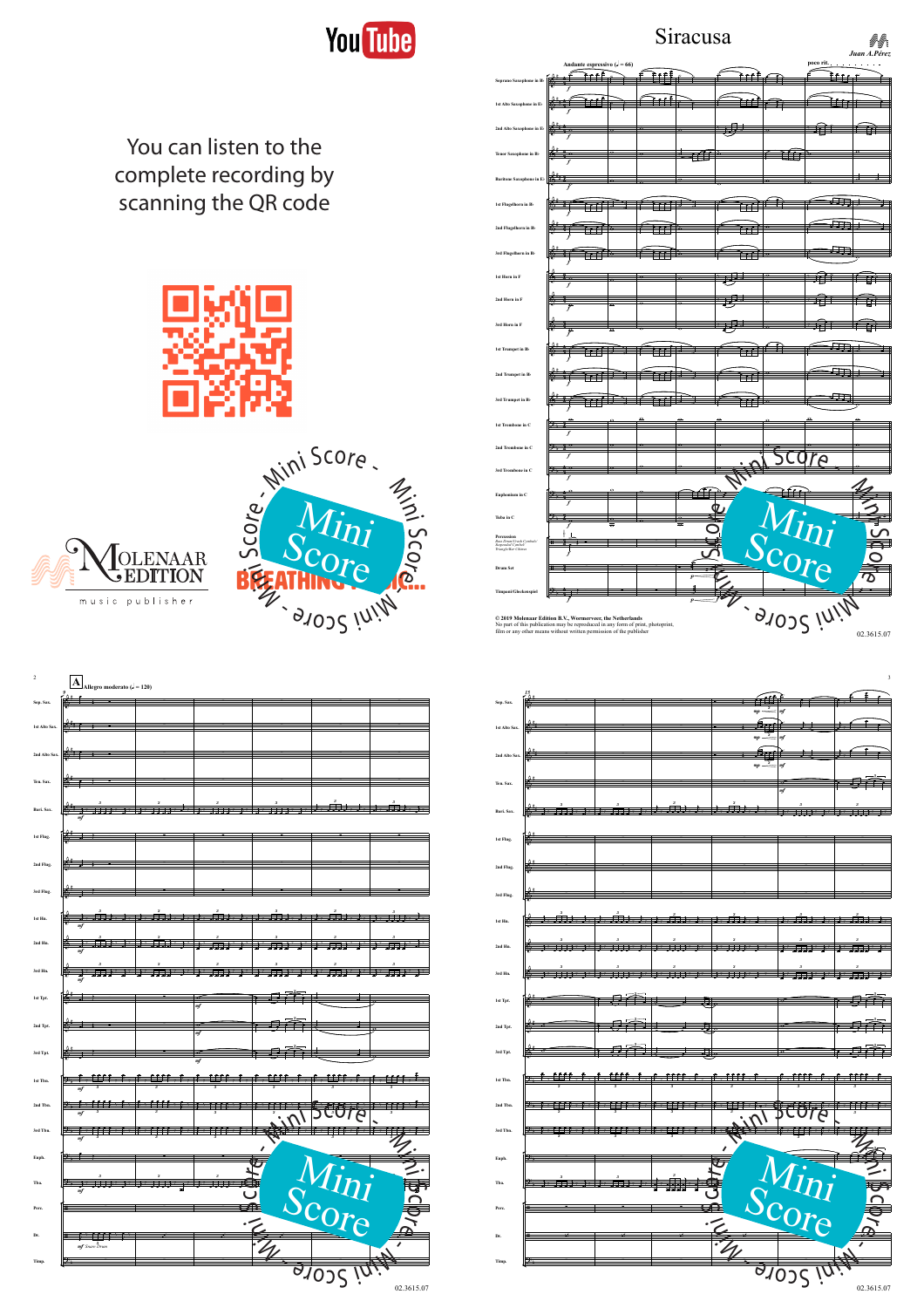| Sop. Sax      |             |               |         |           |             |           |                             |    |    |
|---------------|-------------|---------------|---------|-----------|-------------|-----------|-----------------------------|----|----|
|               |             |               |         |           |             |           |                             |    |    |
| 1st Alto Sax. |             |               |         |           |             |           |                             |    |    |
| 2nd Alto Sax  |             |               |         |           |             |           |                             |    |    |
| Ten, Sax      |             |               |         |           |             |           |                             |    |    |
| Bari, Sax.    |             |               |         |           |             |           |                             |    | л. |
| 1st Flug.     |             |               |         |           |             |           |                             |    |    |
| 2nd Flug.     |             |               |         |           |             |           |                             |    |    |
| 3rd Flug      |             |               |         |           |             |           |                             |    |    |
| 1st Hn.       |             |               |         |           |             |           |                             |    |    |
| 2nd Hn.       | Ġ           | יו ייתר יו יה |         |           | <b>TIME</b> | יי יותיון | 用控制                         | ⊨  | 刀戸 |
| 3rd Hn.       |             |               | ا البرا |           |             |           |                             |    | ≖  |
| 1st Tpt.      |             |               |         |           |             |           |                             |    |    |
| 2nd Tot       |             |               |         |           |             |           |                             |    |    |
| 3rd Tpt.      |             |               |         |           |             |           |                             |    |    |
| 1st Thu.      |             |               |         |           |             |           |                             |    |    |
| 2nd Thu       |             |               |         |           |             |           |                             |    |    |
| 3rd Tbn       |             |               |         |           |             |           |                             | ้ค |    |
| Euph          | <del></del> |               |         |           |             |           |                             |    |    |
| Tha           |             |               | 围       | كالمستنبذ | 开展开         |           | Mini                        |    |    |
| Perc.         |             |               |         |           |             |           |                             |    |    |
|               |             |               |         |           |             |           |                             |    |    |
| Dr.           | ∓           |               |         |           |             | 石         |                             |    |    |
| Tim           |             |               |         |           |             |           | $\overline{\frac{1000}{5}}$ |    |    |
|               |             |               |         |           |             |           |                             |    |    |

| 1st Alto Sax. |        |        |                          |   |     |                    |                    |  |
|---------------|--------|--------|--------------------------|---|-----|--------------------|--------------------|--|
| 2nd Alto Sax  | tà,    |        |                          |   |     | لب                 |                    |  |
| Ten. Sax.     |        |        |                          |   |     |                    |                    |  |
| Bari, Sax.    | 嚣      |        |                          |   | ᆍ   |                    |                    |  |
| 1st Flug.     | Z      |        |                          |   |     |                    |                    |  |
| 2nd Flug.     | 6      |        |                          |   |     |                    |                    |  |
| 3rd Flug.     | z,     |        |                          |   |     |                    |                    |  |
| 1st Hn.       |        |        |                          |   |     | 코                  |                    |  |
| 2nd Hn.       |        |        |                          |   |     | 一、                 |                    |  |
| 3rd Hn.       | 鬗      |        |                          |   |     |                    |                    |  |
| 1st Tpt.      |        |        |                          |   |     |                    |                    |  |
| 2nd Tpt       | á      |        |                          |   |     |                    |                    |  |
| 3rd Tpt.      | 凾      |        |                          |   |     |                    |                    |  |
| 1st The       | Ŧ      |        |                          |   |     |                    |                    |  |
| 2nd Thu       |        |        |                          |   |     |                    |                    |  |
| 3rd Thn       |        |        |                          |   |     |                    |                    |  |
| Eupl          |        |        |                          |   |     |                    |                    |  |
| Tba.          | 匿<br>₹ | Ę<br>ŧ | 妻子                       | Q |     |                    | <i><b>Tinj</b></i> |  |
| Perc.         | ⊞      |        | S.C. (soft mallets)<br>ŧ |   |     |                    | Score              |  |
| Dr.           |        |        |                          |   |     |                    |                    |  |
|               | Ŧ      |        |                          |   | TU. |                    |                    |  |
|               |        |        |                          |   |     | $\overline{70}$ כס |                    |  |

|                      |    | $B$ Più mosso ( $=$ 132) |  |   |                          |      |                    |   |            |
|----------------------|----|--------------------------|--|---|--------------------------|------|--------------------|---|------------|
|                      |    |                          |  |   |                          |      |                    |   |            |
| <b>1st Alto Sax.</b> |    |                          |  |   |                          |      |                    |   |            |
| 2nd Alto Sax.        | é  |                          |  |   |                          |      |                    |   |            |
| Ten. Sax.            | Ų. |                          |  |   |                          |      |                    |   |            |
| Bari, Sax.           |    |                          |  |   |                          | h    |                    |   |            |
| 1st Flug.            |    |                          |  |   |                          |      |                    |   |            |
| 2nd Flug.            |    |                          |  |   |                          |      |                    |   |            |
| 3rd Flug             |    |                          |  |   |                          |      |                    |   |            |
| 1st Hn.              |    |                          |  |   | ₹<br>₹                   |      |                    |   |            |
| 2nd Hn.              | Ģ  |                          |  |   | ₹                        |      |                    |   | ≖          |
| 3rd Hn.              |    |                          |  |   |                          |      |                    |   |            |
| 1st Tpt.             |    |                          |  |   |                          |      |                    |   |            |
| 2nd Tpt.             |    |                          |  |   |                          |      |                    |   |            |
| 3rd Tpt.             |    |                          |  |   |                          |      |                    |   | ≖          |
| 1st Tbn.             |    |                          |  |   |                          |      |                    |   |            |
| 2nd Thu.             |    |                          |  |   |                          |      |                    | A |            |
| 3rd Tbn.             | ₹  |                          |  |   |                          |      |                    |   |            |
| Euph.                | 2, |                          |  |   |                          |      |                    |   |            |
| Tha.                 |    |                          |  | Ħ |                          | Mini |                    |   |            |
| Pere.                | H  |                          |  |   |                          |      |                    |   |            |
| Dr.                  | Ŧ  |                          |  |   | $\overline{\mathcal{U}}$ |      |                    |   |            |
| Tin                  |    |                          |  |   |                          |      | $\overline{31025}$ |   |            |
|                      |    |                          |  |   |                          |      |                    |   | 02.3615.07 |



02.3615.07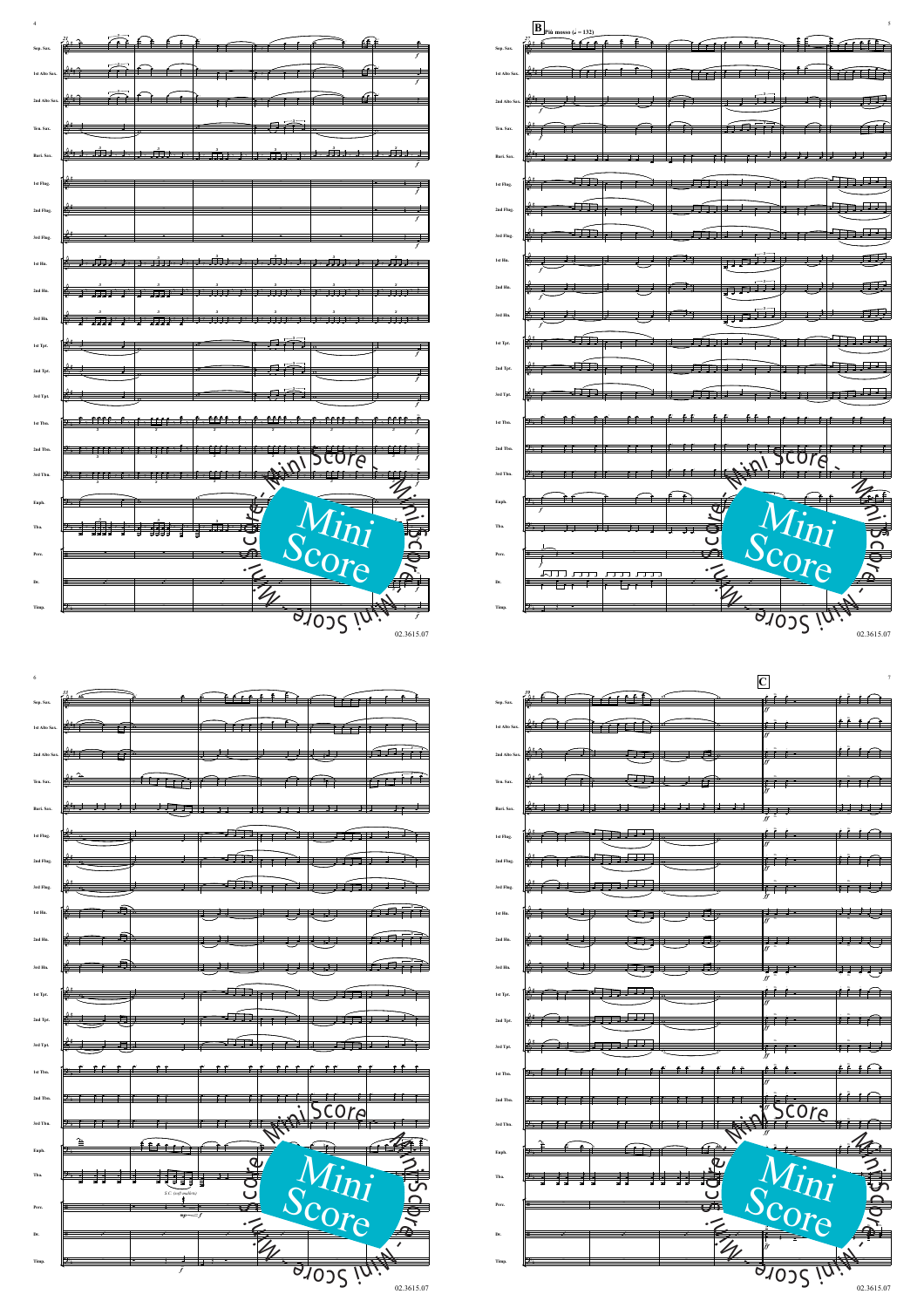

| 10           |   | molto rall |                   | $\boxed{\mathbf{E}}_{\rm Adagio}$ |         |                                                                   |     |                         |
|--------------|---|------------|-------------------|-----------------------------------|---------|-------------------------------------------------------------------|-----|-------------------------|
| Sop. Sax.    |   |            |                   |                                   |         |                                                                   |     |                         |
| 1st Alto Sax |   |            |                   |                                   |         |                                                                   |     |                         |
| 2nd Alto Sax |   |            |                   |                                   |         |                                                                   |     |                         |
| Ten. Sax     |   |            |                   |                                   |         |                                                                   |     |                         |
| Bari, Sax.   |   |            |                   | $\boldsymbol{p}$                  |         |                                                                   |     |                         |
| 1st Flug.    |   |            |                   | $\boldsymbol{p}$                  |         |                                                                   |     |                         |
|              |   |            |                   |                                   |         |                                                                   |     |                         |
| 2nd Flug.    |   |            |                   |                                   |         |                                                                   |     |                         |
| 3rd Flug.    |   |            |                   |                                   |         |                                                                   |     |                         |
| 1st Hn.      |   |            |                   | p                                 |         |                                                                   |     |                         |
| 2nd Hn       |   |            |                   | $\boldsymbol{p}$                  |         |                                                                   |     |                         |
| 3rd Hn.      |   |            |                   | p                                 |         |                                                                   |     |                         |
| 1st Tpt.     | Ŧ |            |                   |                                   |         |                                                                   |     |                         |
| 2nd Tpt      |   |            |                   |                                   |         |                                                                   |     |                         |
| 3rd Tpt.     |   |            |                   |                                   |         |                                                                   |     |                         |
| 1st The      |   |            |                   |                                   |         |                                                                   |     |                         |
| 2nd The      |   |            | p                 | $\boldsymbol{p}$                  |         |                                                                   |     |                         |
|              |   |            | p                 | $\boldsymbol{p}$                  |         | $\frac{1}{\sqrt{1150}}$                                           | 're |                         |
| 3rd The      |   |            | $\boldsymbol{p}$  | $\boldsymbol{p}$                  |         |                                                                   |     |                         |
| Euph         |   |            | p                 | $\boldsymbol{p}$                  |         |                                                                   |     |                         |
| Tba.         |   |            |                   | $\frac{1}{p}$                     |         |                                                                   |     |                         |
| Perc.        |   |            | <b>Bar Chimes</b> |                                   |         | Mini                                                              |     |                         |
| Dr.          | ∓ |            |                   |                                   | S<br>一个 |                                                                   |     | $\overline{\mathbf{c}}$ |
| Time         |   |            |                   |                                   |         |                                                                   |     |                         |
|              |   |            |                   |                                   |         | $\overline{\overline{\partial_{J}}_0}$<br>$\overline{\mathsf{C}}$ |     |                         |

|               | $\boxed{\mathbf{D}}_{\text{Andante (l = 72)}}$ |  |                             |                     |          | $\circ$    |
|---------------|------------------------------------------------|--|-----------------------------|---------------------|----------|------------|
| Son, Sax.     | Z                                              |  |                             |                     |          |            |
| 1st Alto Sax. |                                                |  |                             |                     |          |            |
| 2nd Alto Sax. |                                                |  |                             |                     |          |            |
| Ten. Sax.     | Ġ                                              |  |                             | $\frac{1}{\theta}$  |          |            |
| Bari, Sax.    | ķ                                              |  |                             | ň                   |          |            |
| 1st Flug.     | Š                                              |  |                             |                     |          |            |
| 2nd Flug.     |                                                |  |                             |                     |          |            |
| 3rd Flug.     | 孟                                              |  |                             |                     |          |            |
| 1st Hn.       | 孟                                              |  |                             | ₹                   |          | Ŧ,         |
| 2nd Hn.       |                                                |  | J                           |                     |          | ■          |
| 3rd Hn.       | é                                              |  |                             | 員<br>ñ              |          |            |
| 1st Tpt.      | 奉                                              |  |                             | 77.00               |          |            |
| 2nd Tpt.      | 6                                              |  |                             |                     |          |            |
| 3rd Tpt.      | 委                                              |  |                             | Ħ<br>$\overline{y}$ |          |            |
| 1st Tbn.      | 实                                              |  |                             |                     |          |            |
| 2nd Tbn.      | 实                                              |  |                             | iC(                 | Ά        |            |
| 3rd Tbn.      | 去                                              |  |                             |                     |          |            |
| Euph.         | ₹                                              |  |                             |                     |          | É£         |
| Tba.          | ħ                                              |  |                             | Mini                |          |            |
| Pere.         | H                                              |  |                             |                     |          |            |
| Dr.           | Ħ                                              |  |                             |                     |          |            |
| Timp          | 9≒<br>3                                        |  | $\mathcal{T}_{\mathcal{U}}$ |                     | To Glock |            |
|               |                                                |  |                             |                     |          | 02.3615.07 |

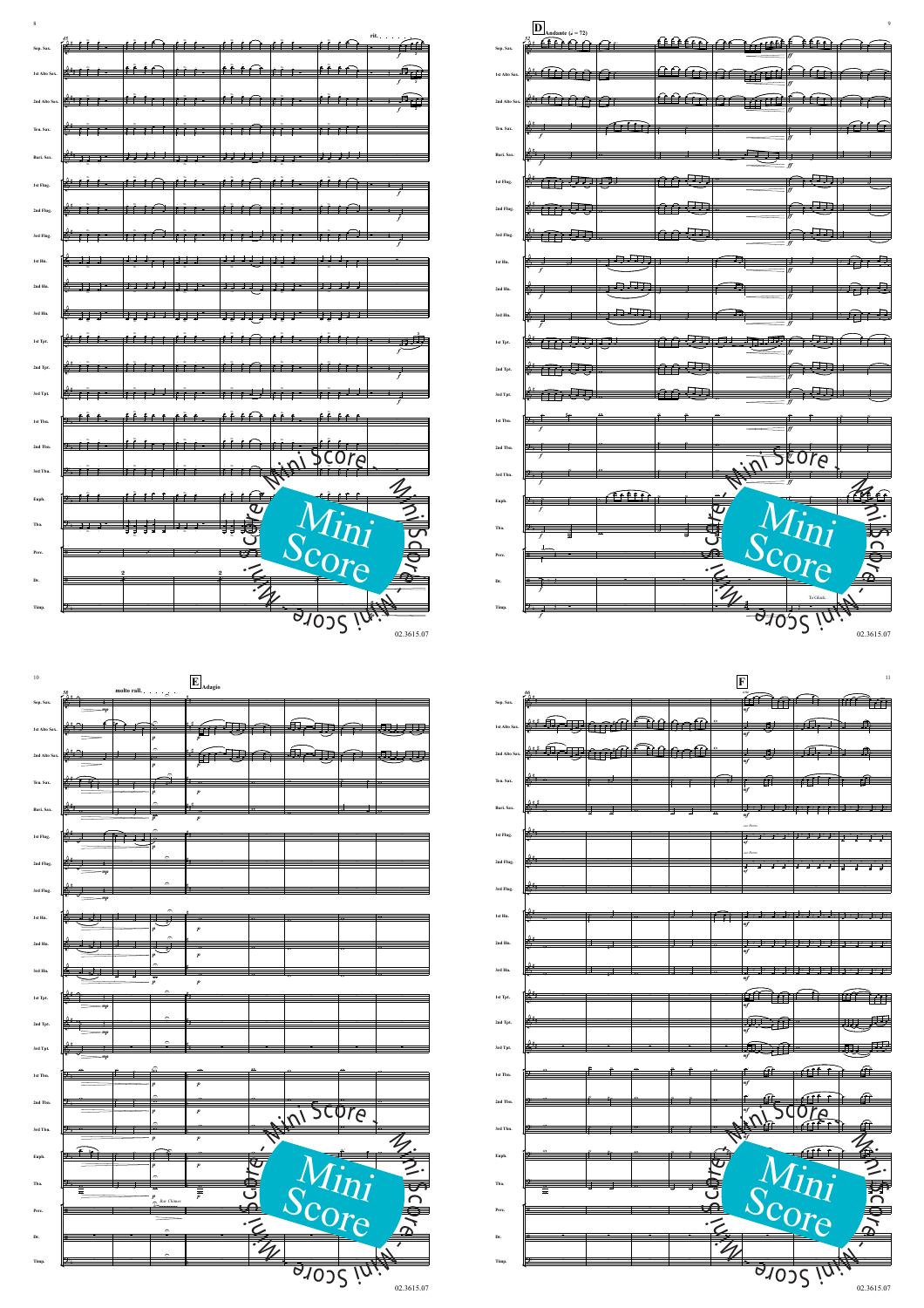| Sop. Sax.     |        |     |   |                                          |                   |                  |
|---------------|--------|-----|---|------------------------------------------|-------------------|------------------|
| 1st Alto Sax. |        |     |   |                                          |                   |                  |
| 2nd Alto Sax. |        |     |   |                                          |                   |                  |
| Ten. Sax.     |        |     |   |                                          |                   |                  |
| Bari, Sax.    |        | ∸   | ⊷ | 32 J X 32                                | H<br>ī            |                  |
| 1st Flug.     |        |     |   | Ŧ                                        |                   |                  |
| 2nd Flug.     | 讏<br>Ŧ |     | ₹ | ₹<br>₹<br>Ŧ                              | ₹                 |                  |
| 3rd Flug.     |        |     |   |                                          |                   |                  |
| 1st Hn.       |        |     |   | <del>.</del><br>$\overline{\phantom{a}}$ |                   | ∸<br>∸<br>ᆂ<br>→ |
| 2nd Hn.       |        |     |   | ⋣                                        | ∓                 | Ŧ                |
| 3rd Hn.       |        |     |   |                                          |                   |                  |
| 1st Tpt.      |        |     |   |                                          |                   |                  |
| 2nd Tpt       |        |     |   |                                          |                   |                  |
| 3rd Tpt.      |        |     |   |                                          |                   |                  |
| 1st Thu.      |        | ਜਿੰ |   | Ė₽                                       | ÷                 |                  |
| 2nd The       |        |     |   |                                          |                   |                  |
| 3rd The       |        |     |   |                                          |                   |                  |
| Euph          |        | ÊĤ  |   |                                          |                   |                  |
| Tba.          | 9      |     |   | பு ,⊙                                    |                   |                  |
| Perc.         | Ŧ      |     |   |                                          | Score             |                  |
| Dr.           | Ŧ      |     |   | "看"                                      |                   |                  |
| Time          |        |     |   |                                          | $\frac{1}{24000}$ | 02.3615.07       |

| 14            |        |                     |                   |                         |            |
|---------------|--------|---------------------|-------------------|-------------------------|------------|
| Sop. Sax.     |        |                     |                   |                         |            |
| 1st Alto Sax. |        |                     |                   |                         |            |
| 2nd Alto Sax. |        |                     |                   |                         |            |
| Ten. Sax.     | 氐      |                     |                   |                         |            |
| Bari, Sax.    |        | ਜ∄                  |                   |                         | Ŧ          |
| 1st Flug.     | ¥<br>₹ | ⋥                   |                   |                         | ≡          |
| 2nd Flug.     | ₹      |                     |                   |                         |            |
| 3rd Flug.     | †o     |                     |                   |                         |            |
| 1st Hn.       |        | $\rightarrow$<br>टा |                   | ⊤                       |            |
| 2nd Hn.       |        | 35                  |                   | - 7                     |            |
| 3rd Hn.       | 瞌      |                     |                   | 万                       |            |
| 1st Tpt.      | 屖<br>Ŧ |                     |                   |                         |            |
| 2nd Tpt.      | Ţ      | ≖                   |                   |                         |            |
| 3rd Tpt.      |        |                     |                   |                         | ⋿          |
| 1st Thu.      |        |                     |                   |                         |            |
| 2nd Thu.      |        |                     |                   |                         | ρ          |
| 3rd Tbn.      |        |                     |                   |                         |            |
| Euph.         |        | €€                  | $f_{f}$<br>₽<br>Φ |                         |            |
| Tba.          |        | 戸                   |                   |                         |            |
| Perc.         |        |                     |                   | Dre                     |            |
| Dr.           |        |                     |                   |                         |            |
| Gloci         | f      |                     | Δ.                | $\overline{\partial}_J$ |            |
|               |        |                     |                   |                         | 02.3615.07 |

| Sop. Sax.     | fe)          | œ                |         |                     |   |                    |        |              |
|---------------|--------------|------------------|---------|---------------------|---|--------------------|--------|--------------|
|               |              |                  |         |                     |   |                    |        |              |
| 1st Alto Sax. |              |                  | 理者<br>₹ | Ŧ                   | 庚 | t.                 | 飋      |              |
| 2nd Alto Sax. | 4            |                  |         | ÷                   | щ | Œ                  | 盯      | ₩            |
| Ten, Sax.     | 6<br>₹       |                  | ŕП      |                     | € |                    | ᅹ      |              |
| Bari, Sax     | 裔<br>تراترتر | لنقيض<br>∌       |         | €                   |   |                    | لتسرير |              |
| 1st Flug.     |              |                  |         |                     |   |                    |        |              |
| 2nd Flug      |              | ₹<br>乒<br>∍<br>∃ |         |                     |   |                    |        |              |
| 3rd Flug.     |              |                  |         |                     |   |                    |        |              |
| 1st Hn.       |              |                  |         |                     | 典 | τ                  | ₩      |              |
| 2nd Hn.       |              |                  |         |                     | 更 | Ē.                 | 題      | л.<br>P      |
| 3rd Hn.       | t,           |                  | فطرا    | æ                   | H | r.                 |        | Ħ            |
| 1st Tpt.      | é            |                  |         |                     |   |                    |        |              |
| 2nd Tpt.      | Œ            |                  |         |                     |   |                    |        |              |
| 3rd Tpt.      | ۵.<br>莓      |                  |         |                     |   |                    |        |              |
| 1st Tbn.      | Ë.           | 려                |         |                     |   |                    |        |              |
| 2nd Thu.      | ĖÊ<br>Ĥ      | ĔĖÊ              |         |                     |   |                    | A      |              |
| 3rd Tbn.      | Ĕ            | ₽.               |         |                     |   |                    |        |              |
| Euph.         | ñ            |                  |         | £                   |   |                    |        |              |
| Tba.          | Э            |                  | Ë       | Ħ<br>f              |   |                    |        |              |
| Pere.         | ≖            |                  | ŧ<br>p  | ٠,                  |   | Mini               |        |              |
| Dr.           | Ŧ            |                  |         | <u>л</u><br>Л<br>л. | ⋝ |                    |        | ≏<br>ł       |
| Timp          |              |                  |         |                     | V | $\overline{51025}$ |        | Glockenspiel |
|               |              |                  |         |                     |   |                    |        | 02.3615.07   |
|               |              |                  |         |                     |   |                    |        |              |

|               |   |   |                |                  |                               | 15         |
|---------------|---|---|----------------|------------------|-------------------------------|------------|
|               |   |   |                |                  | rall.                         |            |
| Son, Sax.     |   |   |                | $\boldsymbol{p}$ |                               |            |
|               |   |   |                |                  |                               |            |
| 1st Alto Sax. |   |   |                |                  |                               |            |
|               |   |   |                |                  |                               |            |
| 2nd Alto Sax. |   |   |                |                  | p                             |            |
|               |   |   |                |                  |                               |            |
| Ten. Sax.     |   |   |                |                  |                               |            |
|               |   |   |                |                  |                               |            |
| Bari, Sax     |   |   |                | p                |                               |            |
|               |   |   |                |                  |                               |            |
| 1st Flug.     |   | ₹ |                | $\boldsymbol{p}$ |                               |            |
| 2nd Flug      |   |   |                |                  |                               |            |
|               |   |   |                | $\boldsymbol{p}$ |                               |            |
| 3rd Flug      |   |   |                |                  |                               |            |
|               |   |   |                | p                |                               |            |
| 1st Hn.       |   |   |                |                  |                               |            |
|               |   |   |                |                  |                               |            |
| 2nd Hn.       |   |   |                |                  |                               |            |
|               |   |   |                |                  | p                             |            |
| 3rd Hn.       |   |   |                |                  |                               |            |
|               |   |   |                |                  |                               |            |
| 1st Tpt.      |   |   |                | 3                |                               |            |
|               |   |   |                | $\boldsymbol{p}$ |                               |            |
| 2nd Tpt.      |   |   |                |                  |                               |            |
|               |   |   |                | p                |                               |            |
| 3rd Tpt.      |   |   |                | $\boldsymbol{p}$ |                               |            |
|               |   |   |                |                  |                               |            |
| 1st Tbn.      |   |   |                | p                |                               |            |
| 2nd Tbn.      |   |   |                |                  |                               |            |
|               |   |   |                |                  | CO<br>$\overline{\mathsf{a}}$ |            |
| 3rd Tbn.      |   |   |                |                  |                               |            |
|               |   |   |                |                  |                               |            |
| Euph.         |   |   |                |                  |                               |            |
|               |   |   | a              |                  |                               |            |
| Tba.          |   |   |                |                  |                               |            |
|               |   |   |                |                  |                               |            |
| Pere.         | Ħ |   |                |                  |                               |            |
|               |   |   |                |                  |                               |            |
| Dr.           | H |   |                |                  | VIIIII                        |            |
|               |   |   |                |                  |                               | í          |
| Glock         |   |   | $\overline{4}$ |                  |                               |            |
|               |   |   |                |                  | $\overline{61025}$            |            |
|               |   |   |                |                  |                               | 02.3615.07 |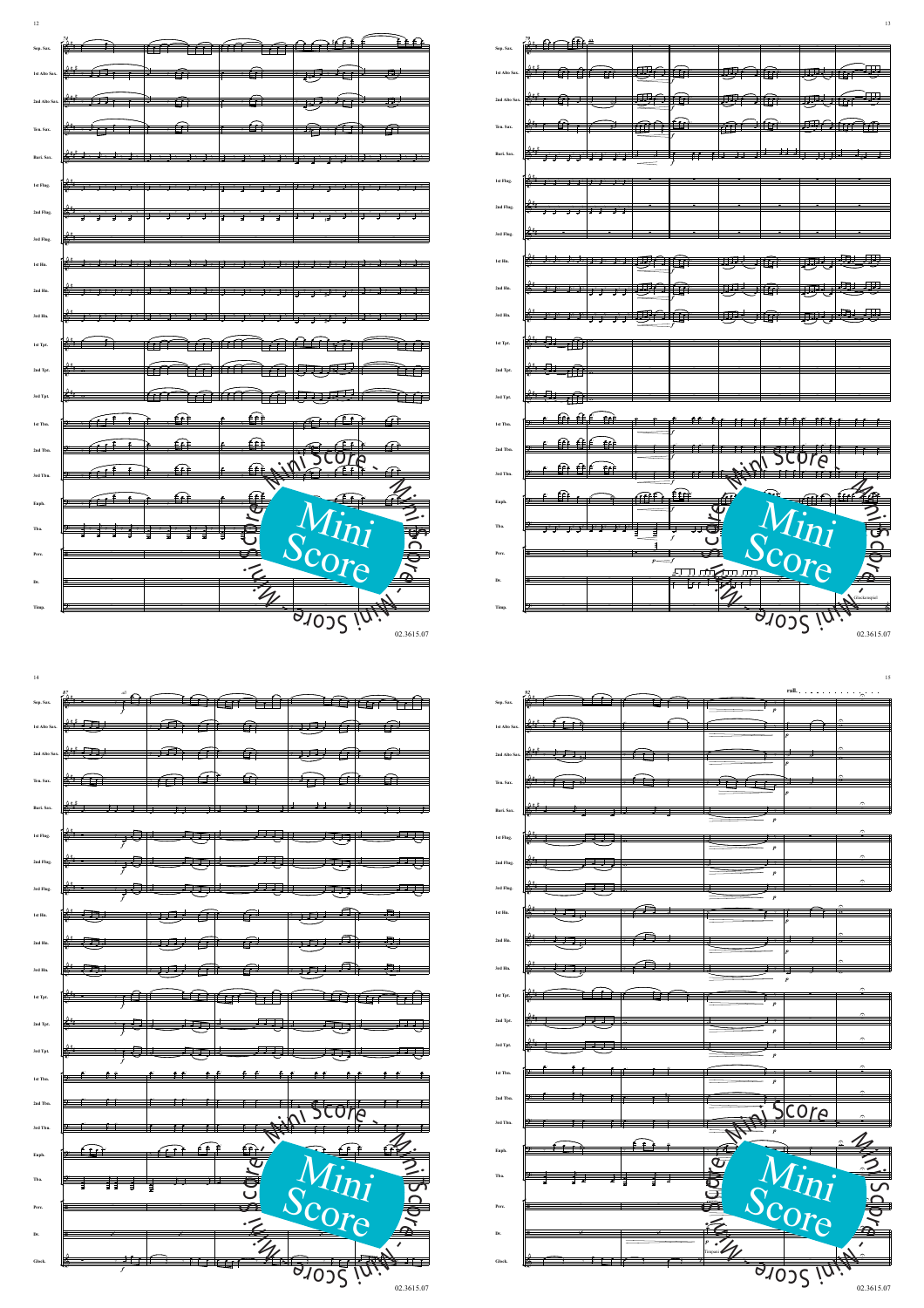| 16           | $\fbox{120} \begin{tabular}{ c c } \hline \quad \quad & \quad \quad & \quad \quad \\ \hline \quad \quad & \quad \quad & \quad \quad \\ \hline \quad \quad & \quad \quad & \quad \quad \\ \hline \end{tabular} \caption{Ailegro~moderator~(J=120)}$ |   |    |                                                   |   |
|--------------|----------------------------------------------------------------------------------------------------------------------------------------------------------------------------------------------------------------------------------------------------|---|----|---------------------------------------------------|---|
| Sop. Sax     |                                                                                                                                                                                                                                                    |   |    |                                                   |   |
| 1st Alto Sax |                                                                                                                                                                                                                                                    |   |    |                                                   |   |
| 2nd Alto Sax |                                                                                                                                                                                                                                                    |   |    |                                                   |   |
| Ten. Sax     |                                                                                                                                                                                                                                                    |   |    |                                                   |   |
| Bari, Sax.   |                                                                                                                                                                                                                                                    |   |    |                                                   |   |
|              |                                                                                                                                                                                                                                                    |   |    |                                                   |   |
| 1st Flug.    |                                                                                                                                                                                                                                                    |   |    |                                                   |   |
| 2nd Flug.    |                                                                                                                                                                                                                                                    |   |    |                                                   |   |
| 3rd Flug.    |                                                                                                                                                                                                                                                    |   |    |                                                   |   |
| 1st Hn.      |                                                                                                                                                                                                                                                    |   |    |                                                   |   |
| 2nd Hn.      | ń                                                                                                                                                                                                                                                  | J |    | H                                                 |   |
|              |                                                                                                                                                                                                                                                    |   |    |                                                   |   |
| 3rd Hn.      |                                                                                                                                                                                                                                                    |   |    |                                                   |   |
| 1st Tpt      |                                                                                                                                                                                                                                                    |   |    |                                                   |   |
| 2nd Tot      |                                                                                                                                                                                                                                                    |   |    |                                                   |   |
| 3rd Tpt.     |                                                                                                                                                                                                                                                    |   |    |                                                   |   |
| 1st The      |                                                                                                                                                                                                                                                    |   |    |                                                   |   |
|              |                                                                                                                                                                                                                                                    |   |    |                                                   |   |
| 2nd The      |                                                                                                                                                                                                                                                    |   |    |                                                   |   |
| 3rd The      | f titl                                                                                                                                                                                                                                             |   |    |                                                   |   |
| Euph         |                                                                                                                                                                                                                                                    |   | O. |                                                   | ╱ |
| Tba.         |                                                                                                                                                                                                                                                    |   | g  | Mini                                              |   |
| Perc.        |                                                                                                                                                                                                                                                    |   |    |                                                   |   |
| Dr.          | ⊞<br>un f                                                                                                                                                                                                                                          |   |    |                                                   |   |
| Time         |                                                                                                                                                                                                                                                    |   | 安  |                                                   |   |
|              |                                                                                                                                                                                                                                                    |   |    | $\overline{\frac{\partial J_{0}}{\partial\zeta}}$ |   |
|              |                                                                                                                                                                                                                                                    |   |    |                                                   |   |

| 18            |           |                    |          |      |                                | $\boxed{H}$ Più mosso ( $I = 132$ ) |            |
|---------------|-----------|--------------------|----------|------|--------------------------------|-------------------------------------|------------|
| Sop. Sax.     |           |                    |          |      |                                |                                     |            |
| 1st Alto Sax. |           |                    |          |      | ₹<br>$\overline{\overline{f}}$ |                                     |            |
| 2nd Alto Sax. |           |                    |          |      |                                |                                     |            |
| Ten. Sax.     |           |                    | Å        |      |                                | Ŧ                                   |            |
| Bari, Sax.    | 月本区区<br>屫 | Ē<br>$\rightarrow$ |          | an F | F<br>ļ                         |                                     |            |
|               |           |                    |          |      |                                |                                     |            |
| 1st Flug.     |           |                    |          |      | ⋥<br>Ŧ                         |                                     | Z          |
| 2nd Flug      |           |                    |          |      | ⋣                              | 助                                   |            |
| 3rd Flug.     |           |                    |          |      | ļ                              | ₩                                   |            |
|               |           |                    |          |      |                                |                                     |            |
| 1st Hn.       |           |                    | ا البار  |      | $\overline{\mathbf{a}}$        |                                     |            |
| 2nd Hn.       |           |                    | 声        |      |                                |                                     |            |
| 3rd Hn.       |           |                    |          |      |                                |                                     |            |
|               |           |                    |          |      |                                |                                     |            |
| 1st Tpt.      |           |                    |          |      |                                |                                     |            |
| 2nd Tpt.      |           |                    |          |      |                                | ,,,                                 | Ŧ          |
| 3rd Tpt.      |           |                    |          |      |                                | 丑                                   |            |
| 1st The       |           |                    |          |      |                                |                                     |            |
|               |           |                    |          |      |                                |                                     |            |
| 2nd Thu.      | r e       |                    | 62000202 |      |                                | ρ                                   |            |
| 3rd Thn.      | m         |                    |          |      |                                |                                     |            |
|               |           |                    |          |      |                                |                                     | ٠é         |
| Euph          |           |                    |          |      |                                |                                     |            |
| Tba.          | ⇛         | <b>TTM</b>         | <b>M</b> |      |                                |                                     |            |
|               |           |                    |          |      |                                |                                     |            |
| Perc.         |           |                    |          |      |                                |                                     |            |
| Dr.           |           |                    |          |      | Mini                           |                                     |            |
|               |           |                    |          |      |                                |                                     |            |
| Timp          |           |                    |          |      | ষ্ট্য                          |                                     |            |
|               |           |                    |          |      |                                | συς γ                               |            |
|               |           |                    |          |      |                                |                                     | 02.3615.07 |

|                      | 104 |   |     |                 |      |            |
|----------------------|-----|---|-----|-----------------|------|------------|
| Sop. Sax             |     |   |     |                 |      |            |
|                      |     |   |     | щf              |      |            |
| <b>1st Alto Sax.</b> |     | ⊟ |     |                 |      |            |
|                      |     |   |     |                 |      |            |
|                      |     |   |     |                 |      |            |
| 2nd Alto Sax.        |     | € |     |                 |      | ≢          |
|                      |     |   |     |                 |      |            |
| Ten. Sax.            |     |   |     |                 |      |            |
|                      |     |   | mf  |                 |      |            |
|                      |     |   |     |                 |      |            |
| Bari, Sax            |     |   |     |                 |      |            |
|                      |     |   |     |                 |      |            |
| 1st Flug.            |     |   |     |                 |      |            |
|                      |     |   |     |                 |      |            |
|                      |     |   |     |                 |      |            |
| 2nd Flug             |     |   |     |                 |      |            |
|                      |     |   |     |                 |      |            |
| 3rd Flug             |     |   |     |                 |      |            |
|                      |     |   |     |                 |      |            |
|                      |     |   |     |                 |      |            |
| 1st Hn.              |     |   |     |                 |      |            |
|                      |     |   |     |                 |      |            |
| 2nd Hn.              |     |   |     |                 |      |            |
|                      |     |   |     |                 |      |            |
|                      |     |   |     |                 |      |            |
| 3rd Hn.              |     |   |     |                 |      |            |
|                      |     |   |     |                 |      |            |
| 1st Tpt.             |     |   |     |                 |      |            |
|                      |     |   |     |                 |      |            |
|                      |     |   |     |                 |      |            |
| 2nd Tpt.             |     |   |     |                 |      |            |
|                      |     |   |     |                 |      |            |
| 3rd Tpt.             |     |   |     |                 |      |            |
|                      |     |   |     |                 |      |            |
|                      |     |   |     |                 |      |            |
| 1st Tbn.             |     |   |     |                 |      |            |
|                      |     |   |     |                 |      |            |
| 2nd Tbn.             |     |   |     |                 |      |            |
|                      |     |   |     |                 |      |            |
| 3rd Tbn.             |     |   |     |                 |      |            |
|                      |     |   |     |                 |      |            |
|                      |     |   |     |                 |      |            |
| Euph.                |     |   |     |                 |      |            |
|                      |     |   |     |                 |      |            |
| Tba.                 |     |   | m r |                 |      |            |
|                      |     |   |     |                 |      |            |
| Pere.                |     |   |     |                 |      |            |
|                      |     |   |     |                 | Mini |            |
|                      |     |   |     |                 |      |            |
| Dr.                  | 표   |   |     |                 |      |            |
|                      |     |   |     |                 |      |            |
| Timp                 |     |   |     |                 |      |            |
|                      |     |   |     | <b>EL PLOTE</b> |      |            |
|                      |     |   |     |                 |      |            |
|                      |     |   |     |                 |      | 02.3615.07 |
|                      |     |   |     |                 |      |            |

 $\frac{17}{2}$ 



 $\tilde{f}$ <br>02.3615.07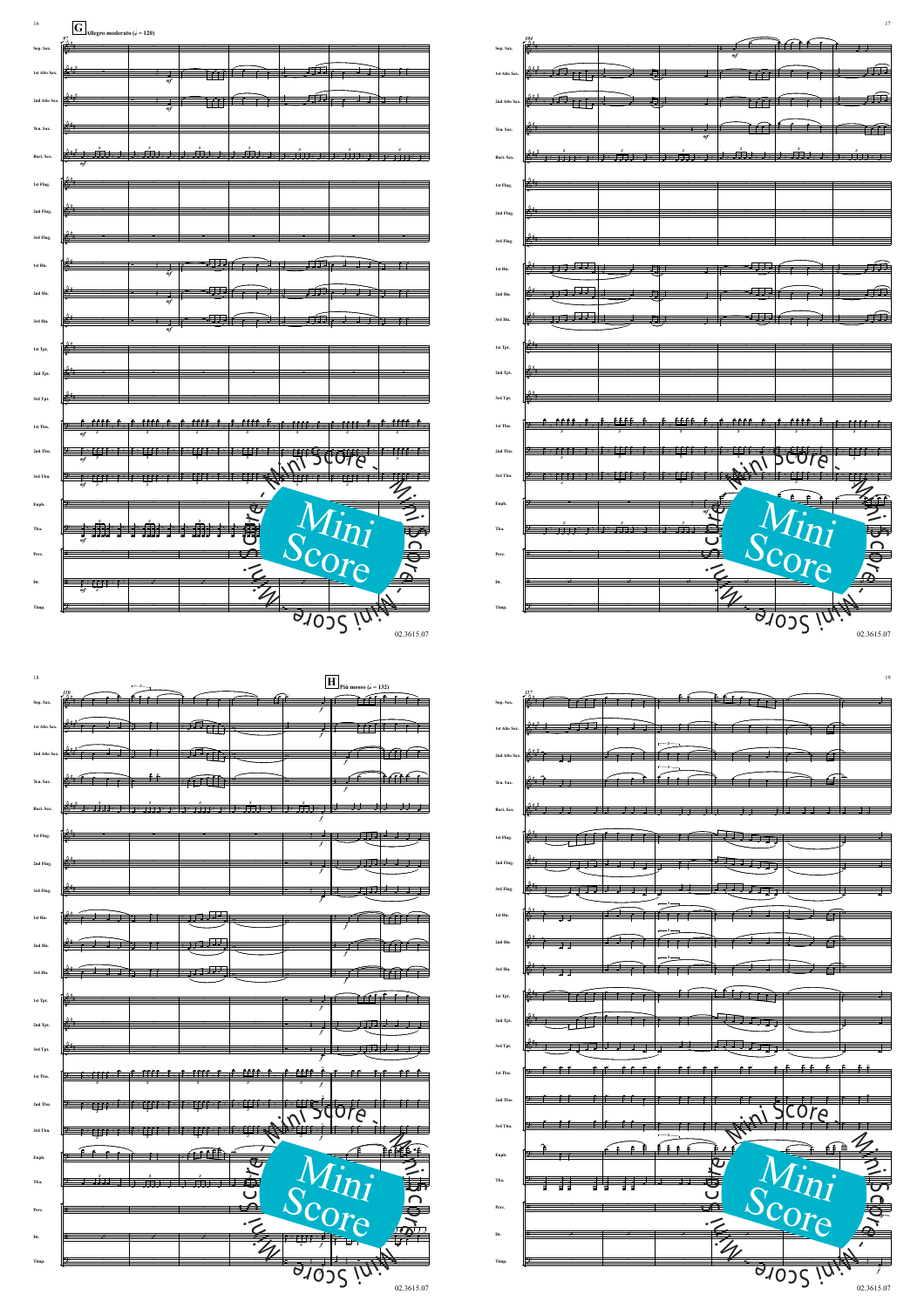| 1st Alto Sax. |                |   |                          |                |                     |              |
|---------------|----------------|---|--------------------------|----------------|---------------------|--------------|
| 2nd Alto Sax. |                |   |                          |                |                     |              |
| Ten. Sax.     |                |   |                          |                |                     |              |
| Bari, Sax.    |                |   |                          | $\overline{1}$ |                     |              |
| 1st Flug.     |                |   |                          |                |                     |              |
| 2nd Flug.     |                |   |                          |                |                     | ≠            |
| 3rd Flug.     | 氐              |   |                          |                |                     |              |
| 1st Hn.       | Z              |   |                          |                |                     |              |
| 2nd Hn        |                |   |                          | ┯╕             |                     |              |
| 3rd Hn.       |                |   |                          |                |                     |              |
| 1st Tpt.      |                |   |                          |                |                     |              |
| 2nd Tpt.      | 磊              |   |                          | ∓              |                     |              |
| 3rd Tpt.      |                |   |                          |                |                     |              |
| 1st Thu       |                |   |                          |                |                     | $\mathbf{f}$ |
| 2nd The       |                |   |                          |                |                     |              |
| 3rd Tbn       |                |   |                          |                |                     |              |
| Euph          | 字              | Ê |                          |                |                     |              |
| Tba.          | 匡              |   | ē<br>₹₹                  |                | Tinj                |              |
| Perc.         | x.             |   |                          |                | Score               |              |
| Dr.           | $\blacksquare$ |   | $\overline{\phantom{a}}$ | 气尘             |                     |              |
| Time          |                |   |                          |                |                     |              |
|               |                |   |                          |                | $\overline{d_{10}}$ | 02.3615.07   |
|               |                |   |                          |                |                     |              |

| Sop. Sax.     |                                      |               |          |                  |                      |              |
|---------------|--------------------------------------|---------------|----------|------------------|----------------------|--------------|
|               |                                      |               |          |                  |                      |              |
|               |                                      |               |          |                  |                      |              |
| 1st Alto Sax. |                                      |               |          |                  | ₫                    |              |
|               |                                      |               |          |                  |                      |              |
|               |                                      |               |          |                  |                      |              |
|               |                                      |               |          |                  |                      |              |
| 2nd Alto Sax. | 凾                                    |               |          |                  | 見越                   |              |
|               |                                      |               |          |                  |                      |              |
|               |                                      |               |          |                  |                      |              |
|               |                                      |               |          |                  | Œ                    |              |
| Ten. Sax.     | 孟                                    |               |          |                  |                      |              |
|               |                                      |               |          |                  |                      |              |
|               |                                      |               |          |                  |                      |              |
| Bari, Sax.    |                                      |               |          |                  |                      |              |
|               |                                      |               |          |                  |                      |              |
|               |                                      |               |          |                  |                      |              |
|               |                                      |               |          |                  |                      |              |
| 1st Flug.     |                                      |               |          |                  |                      |              |
|               |                                      |               |          |                  |                      |              |
|               |                                      |               |          |                  |                      |              |
| 2nd Flug.     |                                      |               |          |                  |                      |              |
|               |                                      |               |          |                  | 葜                    |              |
|               |                                      |               |          |                  |                      |              |
|               |                                      |               |          |                  |                      |              |
| 3rd Flug.     |                                      |               |          |                  | Þ                    |              |
|               |                                      |               |          |                  |                      |              |
|               |                                      |               |          |                  |                      |              |
| 1st Hn.       |                                      |               |          |                  |                      |              |
|               |                                      |               |          |                  | 葜                    |              |
|               |                                      |               |          |                  |                      |              |
|               |                                      |               |          |                  |                      |              |
| 2nd Hn.       | é,                                   |               | ₽        |                  | $\frac{1}{\sqrt{2}}$ |              |
|               |                                      |               |          |                  |                      |              |
|               |                                      |               |          |                  |                      |              |
|               |                                      |               |          |                  |                      |              |
| 3rd Hn.       |                                      |               |          |                  | म                    |              |
|               |                                      |               |          |                  |                      |              |
|               |                                      |               |          |                  |                      |              |
| 1st Tpt.      |                                      |               |          |                  | ਜ                    |              |
|               |                                      |               |          |                  |                      |              |
|               |                                      |               |          |                  |                      |              |
| 2nd Tot       |                                      |               |          |                  | ŧ                    |              |
|               |                                      |               |          |                  |                      |              |
|               |                                      |               |          |                  |                      |              |
|               |                                      |               |          |                  |                      |              |
| 3rd Tpt.      |                                      |               |          |                  |                      |              |
|               |                                      |               |          |                  |                      |              |
|               |                                      |               |          |                  |                      |              |
| 1st The       |                                      |               | É        |                  |                      |              |
|               |                                      |               |          |                  |                      |              |
|               |                                      |               |          |                  |                      |              |
|               |                                      |               |          |                  |                      |              |
| 2nd Thu.      | 9.                                   |               |          |                  |                      |              |
|               |                                      |               |          |                  | <u>Core</u>          |              |
|               |                                      |               |          |                  |                      |              |
| 3rd Tha       |                                      |               |          | أي               |                      |              |
|               |                                      |               |          | Á                |                      |              |
|               |                                      |               |          |                  |                      |              |
|               |                                      |               |          |                  |                      |              |
| Euph          |                                      |               |          |                  |                      |              |
|               |                                      |               |          |                  |                      |              |
|               |                                      |               |          |                  |                      |              |
| Tba.          |                                      | Þ             |          |                  |                      |              |
|               |                                      |               |          |                  | Mini                 |              |
|               |                                      |               |          |                  |                      |              |
|               |                                      |               |          |                  |                      |              |
| Perc.         | ⊞                                    |               |          |                  |                      |              |
|               |                                      |               |          |                  |                      |              |
|               |                                      |               |          |                  |                      |              |
| Dr.           | $\blacksquare$                       | $\frac{1}{1}$ | jërëtë s |                  |                      | $\mathbf{P}$ |
|               |                                      | ∔             |          |                  |                      |              |
|               | $\begin{array}{c}\n\pi\n\end{array}$ |               |          |                  |                      |              |
|               |                                      |               |          | $\mathbb{Z}_{2}$ |                      |              |
|               |                                      |               |          |                  | $\frac{1}{10000}$    |              |
|               |                                      |               |          |                  |                      |              |
|               |                                      |               |          |                  |                      |              |
|               |                                      |               |          |                  |                      |              |
|               |                                      |               |          |                  |                      | 02.3615.07   |

|               |   | $\boxed{\underline{\mathbf{I}}}$ Allegro vivo ( $\centerdot$ = 144) |        |              | 21                       |
|---------------|---|---------------------------------------------------------------------|--------|--------------|--------------------------|
| Sop. Sax.     | 7 | Ē                                                                   |        |              |                          |
| 1st Alto Sax. |   |                                                                     |        |              |                          |
| 2nd Alto Sax. | ¥ | 历厂                                                                  |        |              |                          |
| Ten, Sax.     |   | <del>⊥</del>                                                        | ₩<br>⊶ | <del>≢</del> |                          |
| Bari, Sax.    |   |                                                                     |        |              |                          |
| 1st Flug.     | Э | ň<br>m                                                              |        |              |                          |
| 2nd Flug.     |   | بسد                                                                 |        | ,,,,         |                          |
|               |   | ň                                                                   |        |              | ₽                        |
| 3rd Flug.     |   | 历月<br>ñ                                                             |        | ₩<br>J       |                          |
| 1st Hn.       |   | È<br>ñ                                                              |        |              |                          |
| 2nd Hn.       |   | ≸<br>ĥ                                                              |        |              |                          |
| 3rd Hn.       |   |                                                                     |        |              |                          |
| 1st Tpt.      |   |                                                                     |        |              |                          |
| 2nd Tpt.      |   | بحد                                                                 |        | ≖            |                          |
| 3rd Tpt.      |   | Ď                                                                   |        |              |                          |
| 1st Tbn.      |   | $f, -f$<br>≖                                                        |        | ł            | $\overline{\phantom{0}}$ |
| 2nd Thn.      |   | ñ                                                                   |        |              |                          |
| 3rd Tbn.      |   | £                                                                   |        |              |                          |
| Euph.         |   |                                                                     |        |              |                          |
| Tba.          |   |                                                                     |        |              |                          |
| Pere.         |   | b                                                                   |        |              |                          |
| Dr.           |   | ø                                                                   |        | Score        | 男                        |
|               |   |                                                                     |        | Ĭľ           |                          |
| Timp          |   |                                                                     |        | 91<br>ς      |                          |
|               |   |                                                                     |        |              | 02.3615.07               |